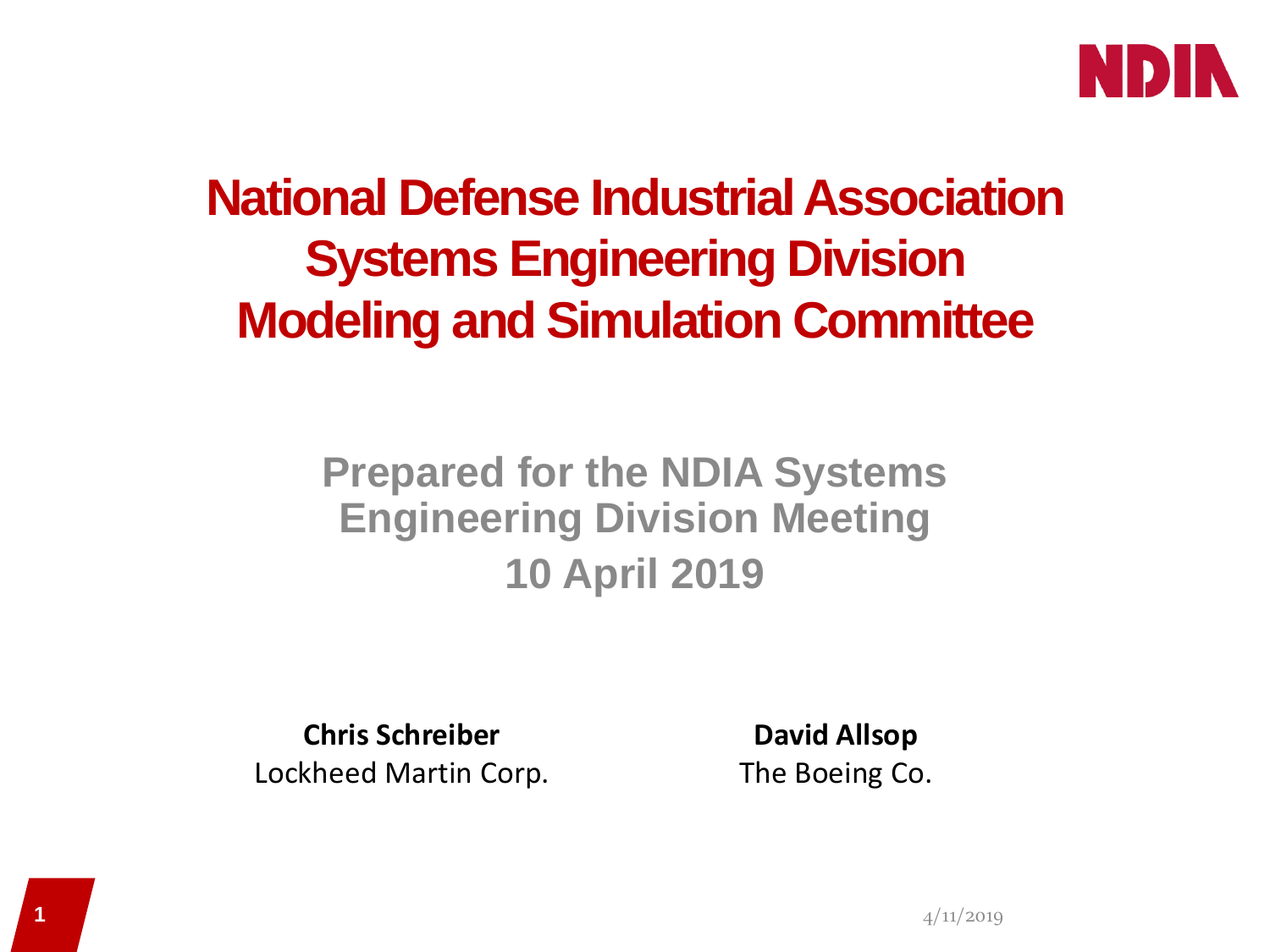## **NDIA SE M&S Committee**



- **The mission of the NDIA SE M&S Committee is to advance the understanding and use of modeling and simulation in the practice of systems engineering**
- **2019 meetings (continue to be scheduled for the day before the NDIA SE Division meeting)**
	- 06 February (LM GVC Crystal City)
	- 09 April (LM GVC Crystal City)
	- 05 June (LM GVC Crystal City)
	- 06-07 August workshop (LM GVC Crystal City)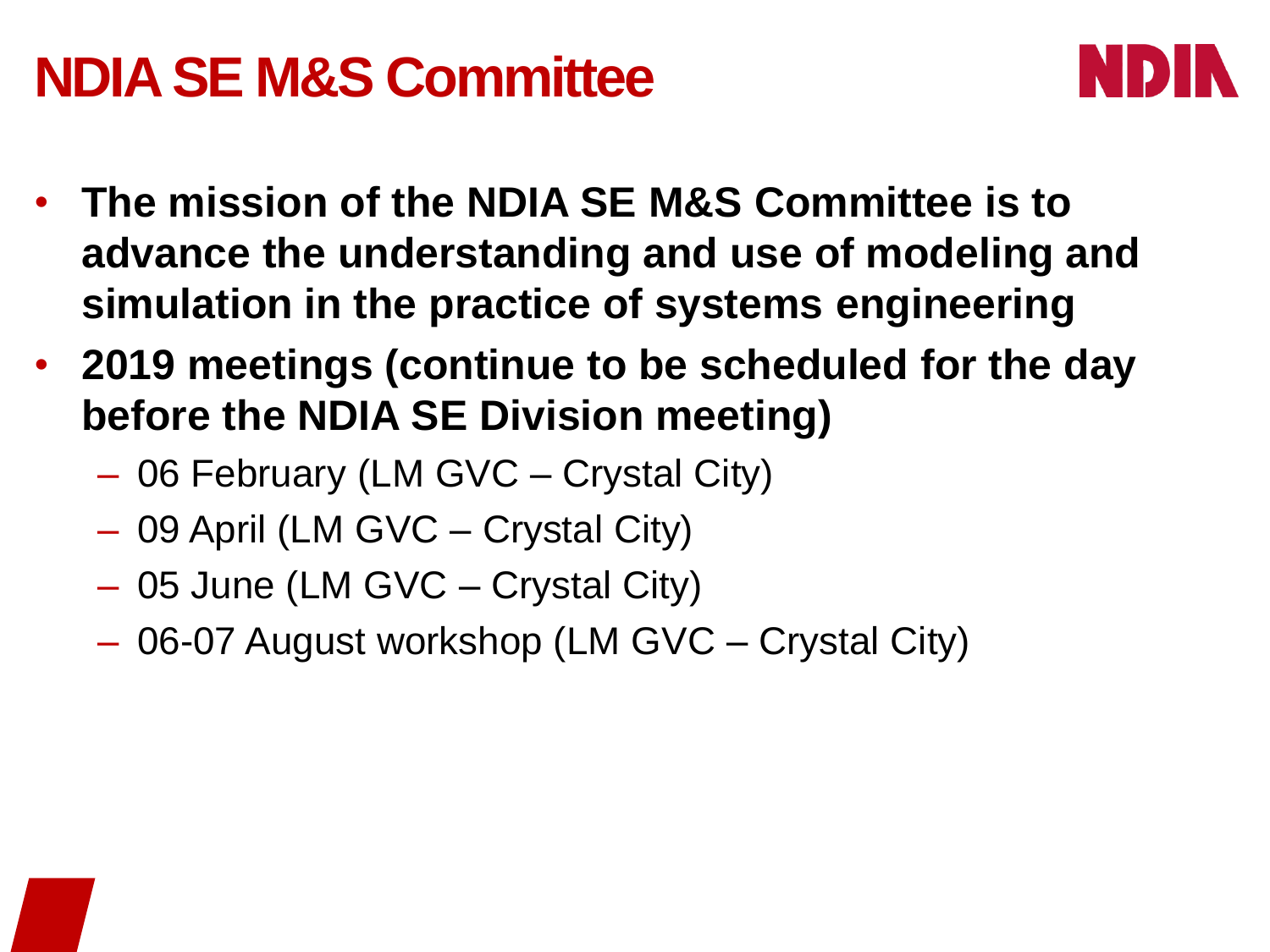# **NDIA Systems Engineering M&S Comm. Meeting Agenda, 9 April 2019**



| <b>TIME</b> | <b>PRESENTATION</b>                                    | <b>PRESENTER</b>   |
|-------------|--------------------------------------------------------|--------------------|
| 12:00       | Assemble and Introduction                              | Schreiber & Allsop |
| 12:30       | Subcommittee Action and Latest<br><b>Discussions</b>   | Schreiber & Allsop |
| 13:00       | Source Selection using models                          | Norwood            |
| 14:30       | <b>Break</b>                                           |                    |
| 14:45       | Government progress towards model based<br>acquisition | Zimmerman          |
| 16:00       | Digital Viewpoint Model Progress (DEIXWG)              | <b>McGervey</b>    |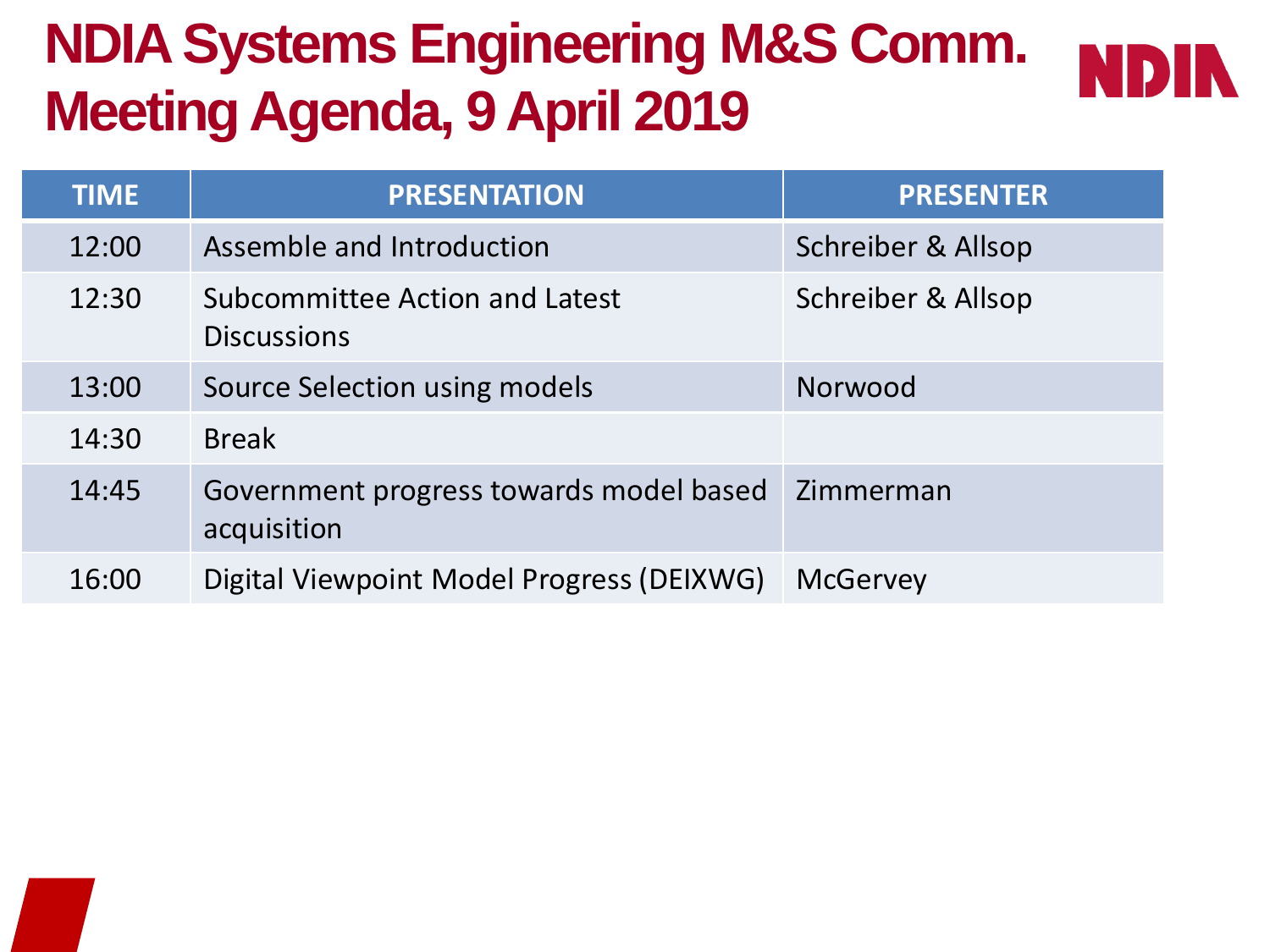## *Lessons Learned from an ACAT-I DoD Acquisition Program*

*GBSD MBSE Summit Hill AFB, Layton, Utah 27-28 June, 2017*

*Sean McGervey Program Chief Architect [Sean.McGervey@jhuapl.edu](mailto:Sean.McGervey@jhuapl.edu)*

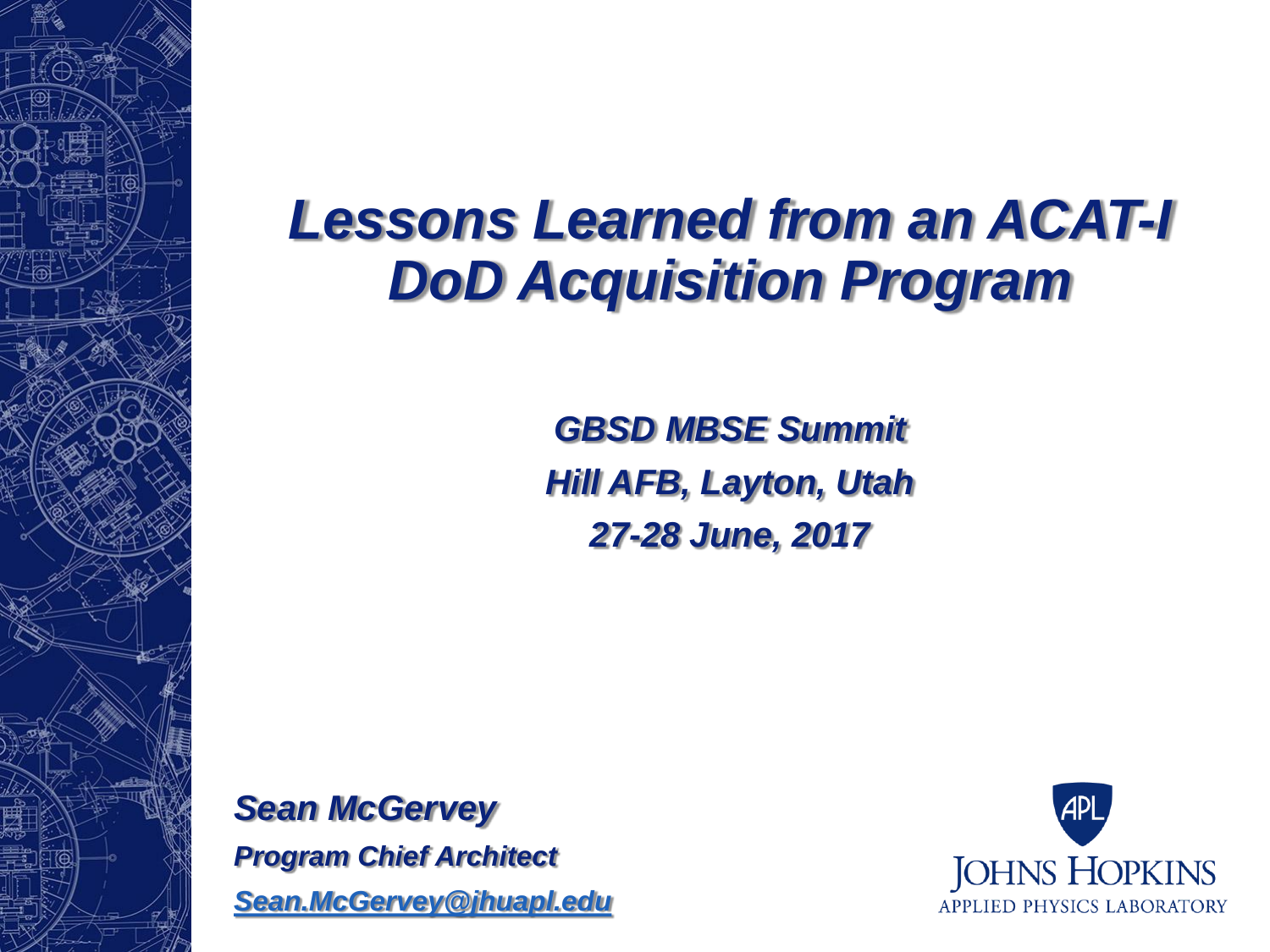#### *Summary So, What Lessons Did We Learn on the Program?*

- **F** Integration of MBSE into a Contracting Strategy
	- *Understand how you intend to use the model before asking for one*
- **Documenting MBSE Proposal Requirements**
	- *Ask for deliverables that demonstrate how the Contractor arrived at their design, not just what the design is*
- **Configuration Control Across MBSE Environments**
	- *Convene a Joint Architecture Working Group (JAWG) and document the process by which reviews of the architecture model will be handled*
	- *Use a web-based portal for collaboration and feedback capture*
- **Synchronization of Multiple MBSE Environments**
	- *Understand the points of traceability between models in order to facilitate sharing between organizations*
- **Executing an MBSE-Driven Design Review**
	- *Model artifacts (e.g., use case scenarios) are a great storytelling device!*
	- *Using the "live" model is beneficial, but is not without risk*